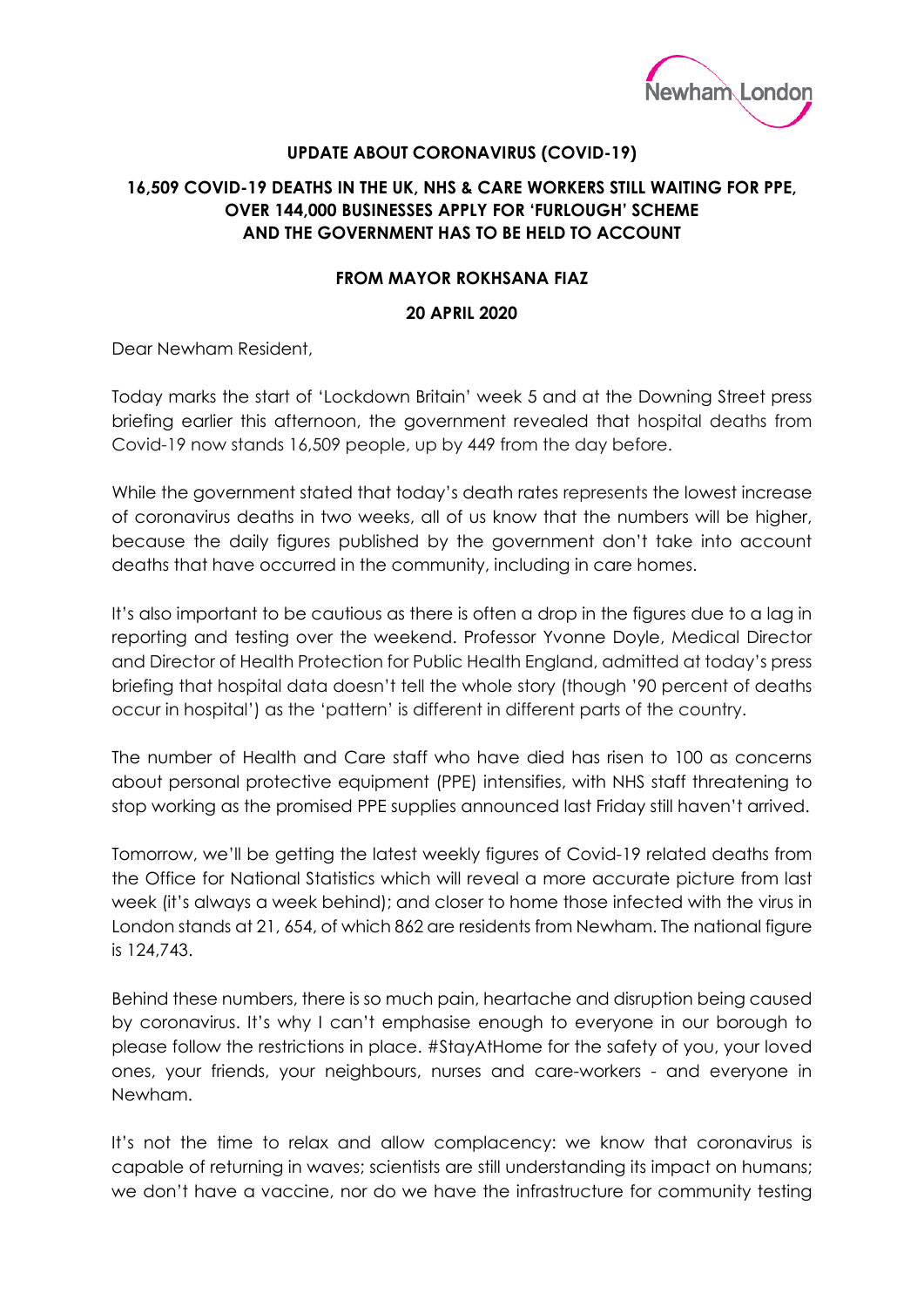and trace sourcing in place. That's why we must continue to practise social distancing, hygiene and avoid all but essential travel (especially on public transport).

Today the government's "furlough" scheme went live, with over 140,000 firms applying. The scheme, which some are suggesting will cost the government some £4.2bn, is designed to allow employers to continue to pay laid off staff 80 per cent of their wages (plus any national insurance and pension contributions) up to £2,500 a month, to stop redundancies and protect jobs. If you are a Newham business, please visit our website at<https://bit.ly/2XQrgXt> to find out more, alongside the full range of support available to help you through this crisis.

Many Newham businesses have already contacted our Covid-19 business support team, and over £28.5 million worth of support grants (from the Small Business Grant and Retail, Hospitality and Leisure Grant) have been processed by the council, supporting 1,899 local businesses and protecting jobs.

Finally, some residents have asked me why I am challenging the government at a time of national crisis. It's a natural question to ask, and this is why: it's important that I hold the government to account (along with other local government leaders and parliamentarians); because the decisions it makes and the actions it takes - or doesn't take - limits the ability of the council to protect and support Newham residents. It's also important that we learn the lessons now, to delay the spread of the virus and reduce the number of people that die.

A number of Sunday newspapers revealed the scale of misjudgements made by the UK government after the first Covid-19 outbreaks in Wuhan, China back in January this year; suggesting that some 5 weeks of action to prevent the spread of the virus was missed. As The Guardian states, in an article published on Sunday which you can read here **<https://tinyurl.com/y7ps5sjd>**: 'when the investigations into the UK's response to Covid-19 come to be written, there is widespread recognition among experts that this lack of long-term strategic planning will be at the centre of it.'

It's why on Saturday, I posted an explanation about why I am holding the government to account which you can read below. In the meantime please stay safe.

*'It's absolutely right for the government to be held to account at a time of national crisis (Parliament select committees are also doing this as are local MPs). Of course, we are all in this together (and nothing that I have written contradicts that, nor have*  I suggested otherwise); which is why the Council are promoting all the stay at home *messages and the need to adhere to restrictions.* 

We are working with the police on groups of people gathering because that is their role to enforce, not the council's; and making sure critical services are able to *continue for Newham residents; plus establishing a #HelpNewham local hub to support the most vulnerable (working with the voluntary sector and resident volunteers to deliver food parcels, prescriptions etc). There's lots more that we are doing in response to Covid-19 in Newham which you can read here if you are at all interested: [https://www.newham.gov.uk/Pages/ServiceChild/Coronavirus-\(Covid-19\).aspx](https://www.newham.gov.uk/Pages/ServiceChild/Coronavirus-(Covid-19).aspx)*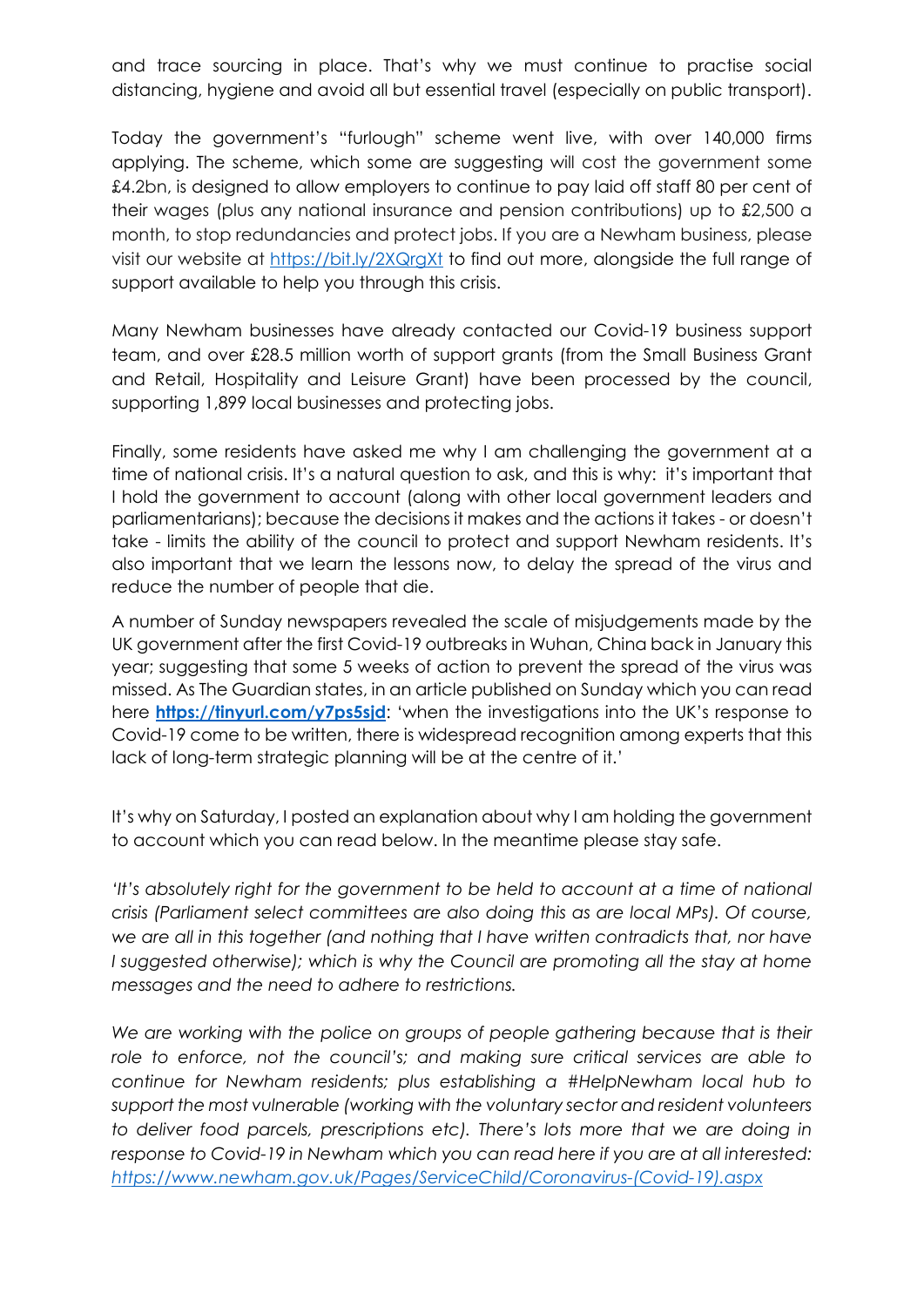*However, none of this should distract me / us from holding the government to account; and highlighting areas of weaknesses and failures - because the imperative is to save / protect lives - including the lives of Newham residents, care workers, nurses, and the elderly.* 

*Also, all councils like Newham (where 48% of our residents live in poverty when you take into account rents and housing costs, we have high levels of inequality including*  in health, the worst housing crisis in the country, more children living in temporary *accommodation that the entire north of England combined) absolutely need more money to deal with the impact of Covid-19 and that has to come from government (as opposed to say, increases in Council tax that hard-pressed residents will have to pay); otherwise they'll risk becoming bankrupt.* 

*While a wide range of public services have to contend with this coronavirus emergency, emergency planning is a local council legal requirement (based on guidance from national government) and there are critical questions about how well it has been resourced over years of austerity, with £15bn of cuts to council services since 2010.* 

*A leading emergency planning expert Mike Granatt, who was the former head of the civil contingencies secretariat, said the confused and sluggish initial response to the Grenfell disaster in 2017 demonstrated that 'emergency planning has certainly taken a hit' in the past decade. Jacqui Semple, chair of the Emergency Planning Society has also confirmed that emergency planning investment has been reduced because of austerity.* 

*That is not a political point; that is fact. That's why council's need more money.* 

*Finally, the government has been woefully inept on a number of fronts during this crisis*  which has been highlighted by scientific experts, doctors, nurses and other *professional bodies, including politicians across all parties.* 

*The basis of current emergency planning for this coronavirus pandemic is based on a 2011 document issued by the coalition government (updated in 2013 and 2014) and is solely based on influenza. Despite the fact that since 2011, we've could have learnt the lessons of:* 

- *1. MERS - Middle East respiratory syndrome*
- *2. MERS-CoV - Middle East respiratory syndrome coronavirus*
- *3. SARS - Severe acute respiratory syndrome*

*But the government at the time chose not to; but this also applies to many other governments around the world.* 

*Most recently, it's been revealed the government was warned 3 years ago that this country would not be able to cope with a pandemic - but the advice was ignored:*